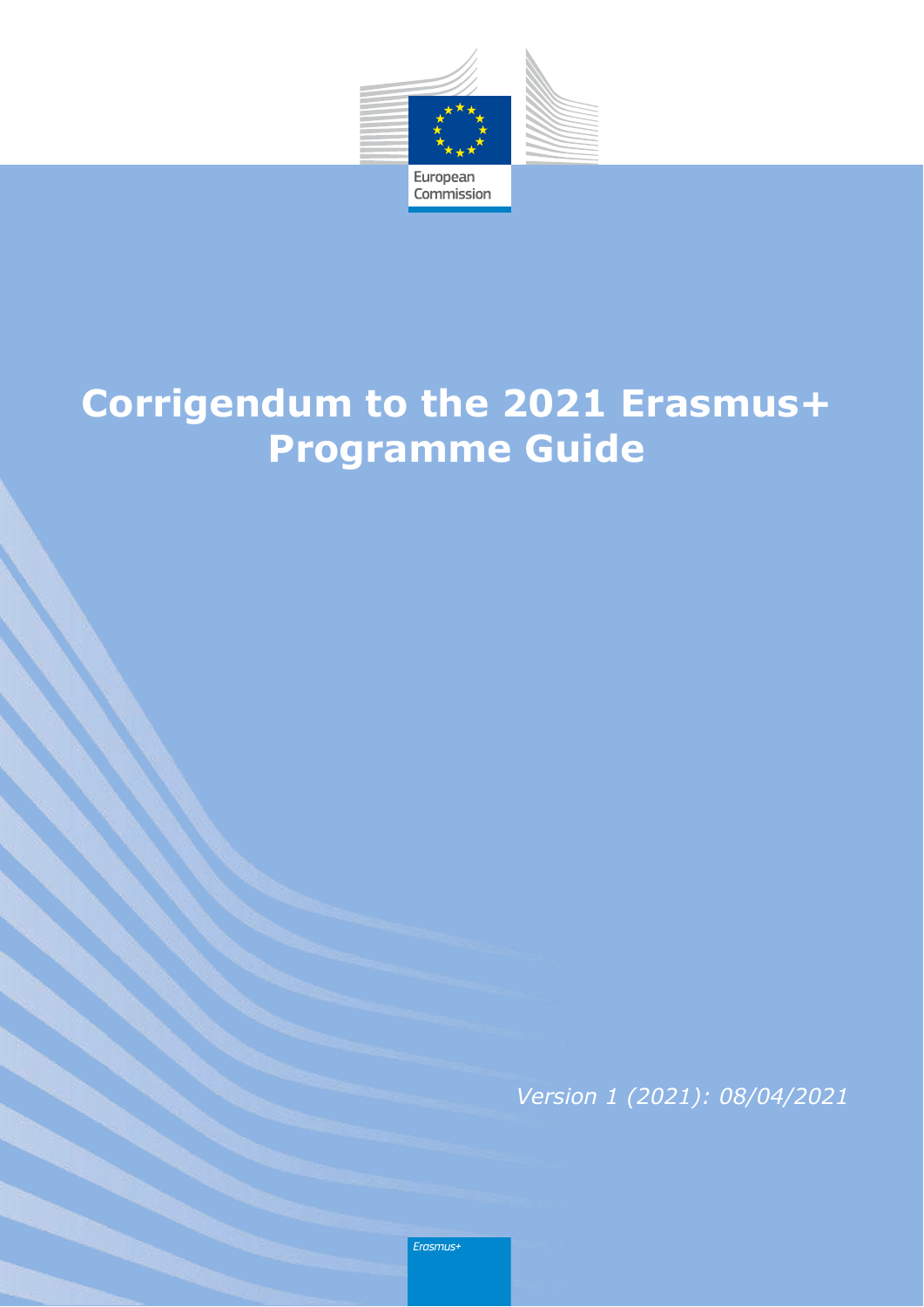#### **EUROPEAN COMMISSION**

Directorate-General for Education and Culture

*European Commission B-1049 Brussels*

© European Union, 2021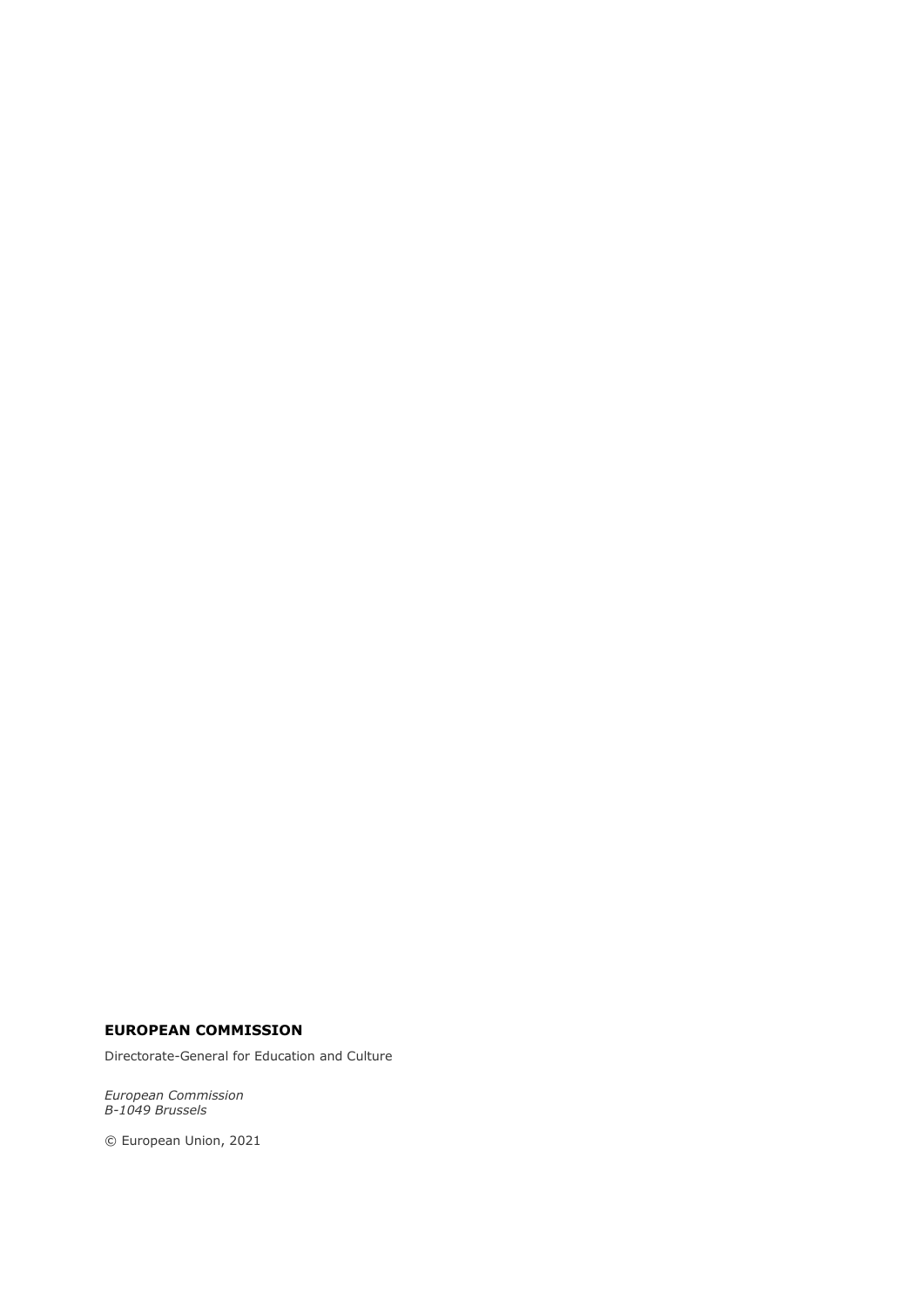# **Corrigendum to the 2021 Erasmus+ Programme Guide**

This Corrigendum comprises changes related to:

 The funding rules section in Key Action 1 Actions for Vocational Education and Training, School Education and Adult Education and for KA2 Cooperation Partnerships managed by the Erasmus+ National Agencies.

- The application ID Code for Cooperation Partnerships for ENGOs in the field of youth submitted to the EACEA.
- The funding rules for Jean Monnet Actions.

All the changes above are reflected in the version 2 of the 2021 Erasmus+ Programme Guide, available on the Erasmus+ website of the European Commission.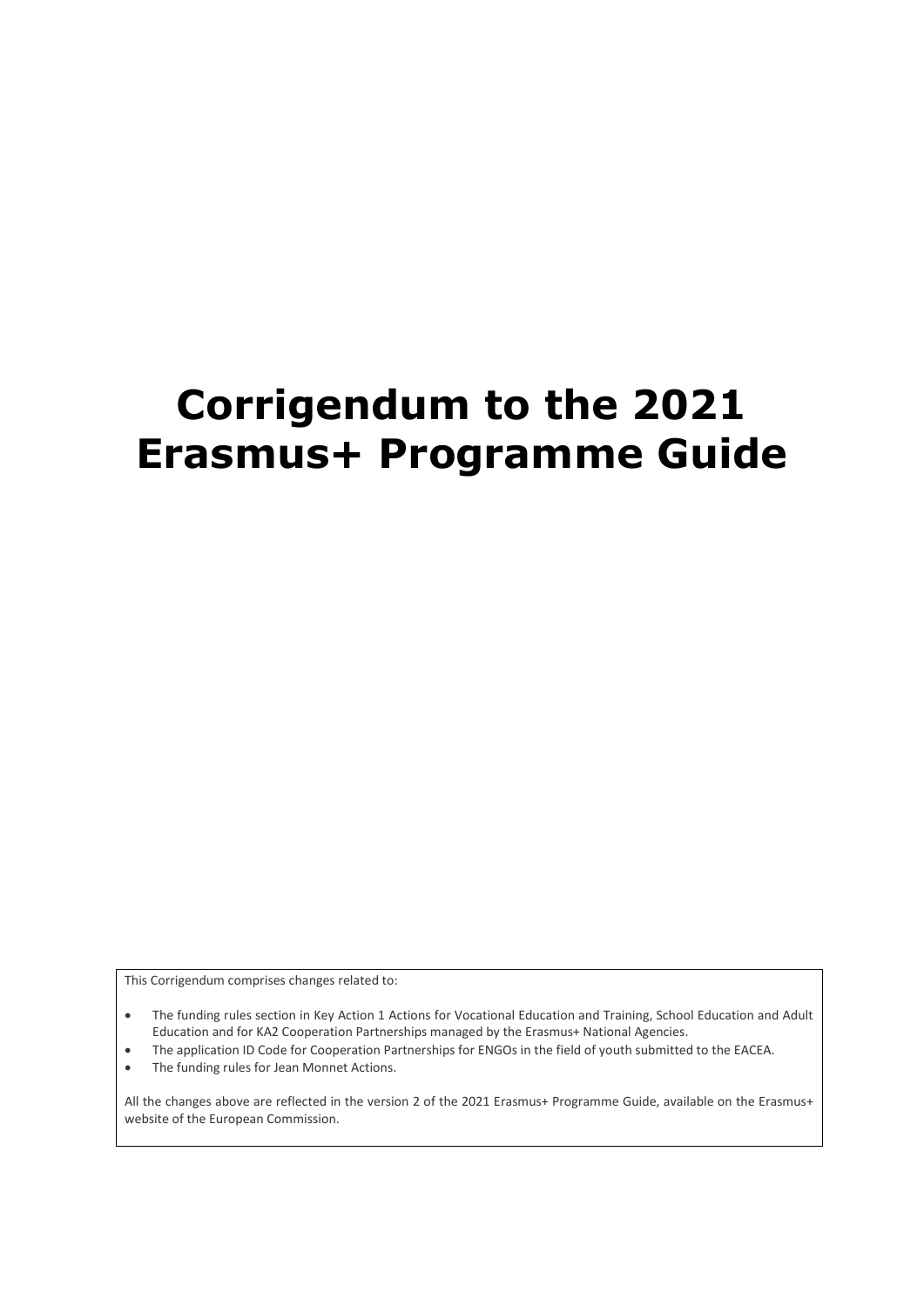

**CHANGES RELATED TO THE FUNDING RULES FOR INCLUSION SUPPORT UNDER KEY ACTION 1 LEARNING MOBILITY, FOR THE FIELDS OF VOCATIONAL EDUCATION AND TRAINING, SCHOOL EDUCATION AND ADULT EDUCATION, AND IN KEY ACTION 2 COOPERATION PARTNERSHIPS MANAGED BY THE ERASMUS+ NATIONAL AGENCIES.**

#### **Page 91, 104, 118.**

For the fields of Vocational Education and Training, School Education and Adult Education, the inclusion support for organisations is eligible for activities that involve participants with fewer opportunities, independently from whether they require additional support based on real costs or not.

| <b>Inclusion</b><br>support | Costs related to the organisation of<br>mobility activities for participants with<br>fewer opportunities. requiring additional<br>support based on real costs.<br>Financing mechanism: contribution to<br>unit costs.<br><b>Rule of allocation:</b> based on the<br>number of participants with fewer<br>opportunities.                                                                                                                                       | 100 EUR per participant |
|-----------------------------|---------------------------------------------------------------------------------------------------------------------------------------------------------------------------------------------------------------------------------------------------------------------------------------------------------------------------------------------------------------------------------------------------------------------------------------------------------------|-------------------------|
|                             | Additional costs directly linked to<br>participants with fewer opportunities<br>and their accompanying persons<br>(including costs related to travel and<br>subsistence if a grant for these<br>participants is not requested through<br>budget categories "Travel" and<br>"Individual support").<br>Financing mechanism: real costs.<br><b>Rule of allocation:</b> the request must<br>be justified by the applicant and<br>approved by the National Agency. | 100% of eligible costs  |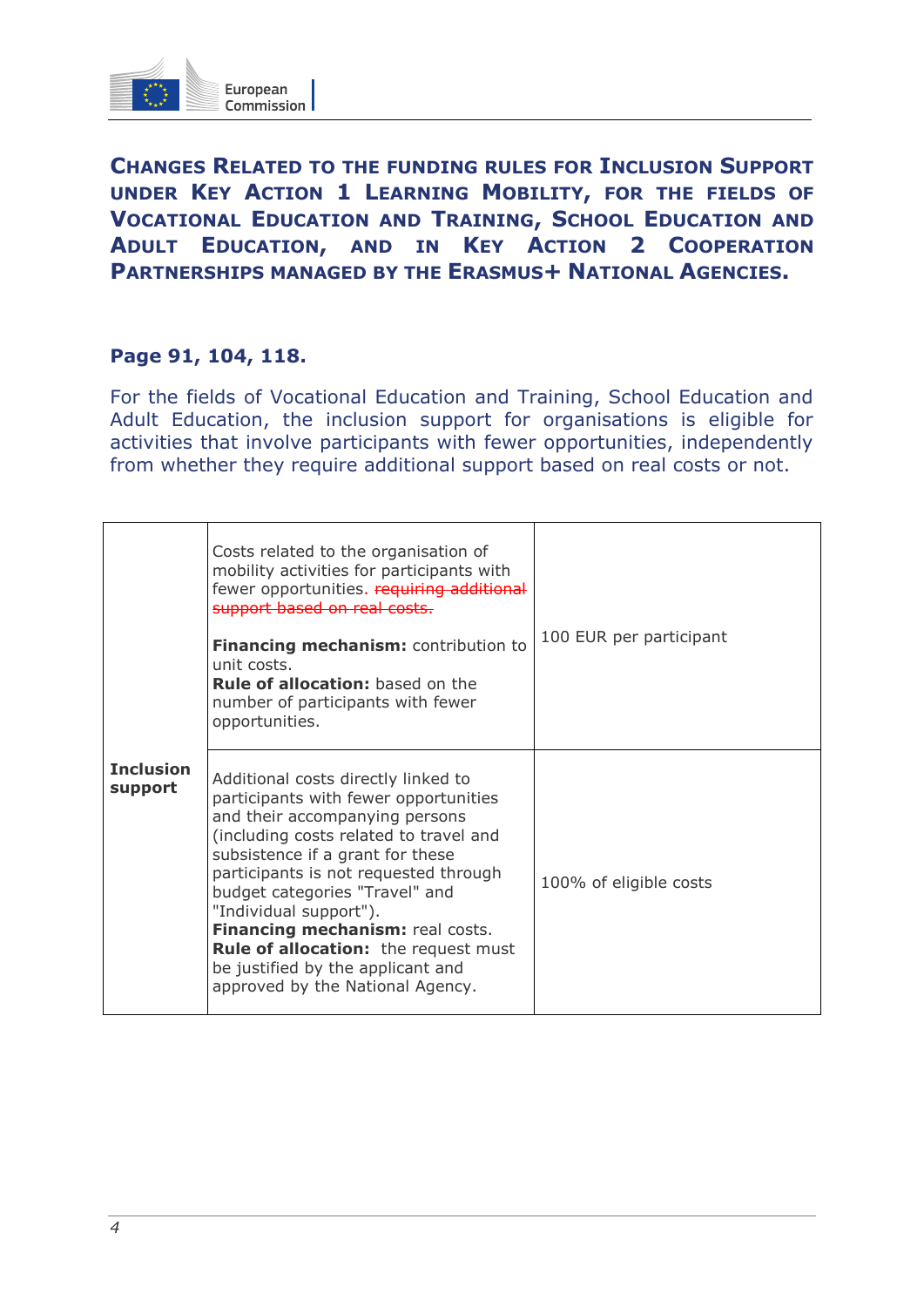

## **Page 187**

Under Cooperation Partnerships, the inclusion support for organisations is eligible for activities that involve participants with fewer opportunities, independently from whether they require additional support based on real costs or not.

|                             | Costs related to the participation of<br>participants with fewer opportunities.<br>Financing mechanism: contribution to<br>unit costs.<br><b>Rule of allocation:</b> based on the<br>number of participants with fewer<br>opportunities. receiving additional<br>support based on real costs through the<br>inclusion support category. | 100 EUR per participant |  |
|-----------------------------|-----------------------------------------------------------------------------------------------------------------------------------------------------------------------------------------------------------------------------------------------------------------------------------------------------------------------------------------|-------------------------|--|
| <b>Inclusion</b><br>support | Additional costs directly linked to<br>participants with fewer opportunities and<br>their accompanying persons (including<br>justified costs related to travel and<br>subsistence if a grant for these<br>participants is not requested through<br>budget categories "Travel" and<br>"Individual support").                             | 100% of eligible costs  |  |
|                             | Financing mechanism: real costs.<br><b>Rule of allocation:</b> the request must<br>be justified by the applicant and<br>approved by the National Agency.                                                                                                                                                                                |                         |  |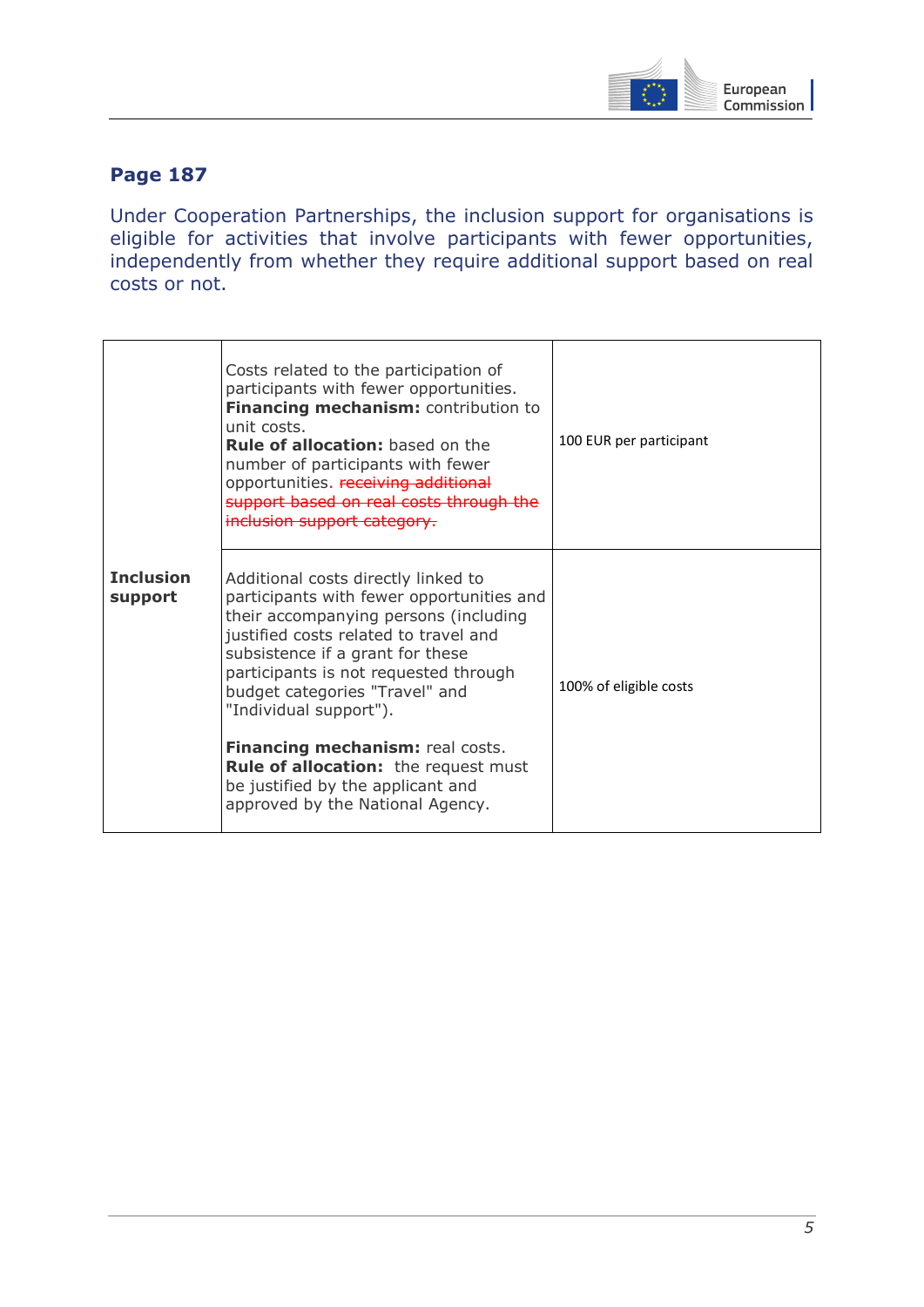

## **CHANGES RELATED TO THE APPLICATION CODES FOR KEY ACTION 2 COOPERATION PARTNERSHIPS MANAGED BY THE EACEA EXECUTIVE AGENCY.**

## **Page 178**

The Call-ID for Partnerships in the field of youth submitted by European NGOs to the EACEA has been added. In the context of the Funding and Tender Opportunities Portal (FTOP), this code will lead to the relevant space and documentation.

|                        | For Partnerships in the fields of education, training and<br><b>youth</b> submitted by any organisation in these fields, with the<br>exception of European NGOs:<br>• To the National Agency of the country in which the<br>applicant organisation is established.                                                                                                                 |
|------------------------|------------------------------------------------------------------------------------------------------------------------------------------------------------------------------------------------------------------------------------------------------------------------------------------------------------------------------------------------------------------------------------|
| <b>Where to apply?</b> | For Partnerships in the field of sport and<br>for<br>Partnerships in the fields of education, training and<br>youth submitted by European NGOs[1]:<br>To the Education, Audiovisual and Cultural Executive<br>Agency, based in Brussels<br>- Sport - Call ID: ERASMUS-SPORT-2021-SCP<br>- European NGOs - Call ID:<br>ERASMUS-EDU-2021-PCOOP-ENGO<br>ERASMUS-YOUTH-2021-PCOOP-ENGO |
|                        | In both cases, the same consortium of partners can submit<br>only one application and to one Agency only per deadline <sup>[2]</sup>                                                                                                                                                                                                                                               |

 $\overline{a}$ 

 $[1]$  For a definition of what is considered a European NGO for the purpose of the Erasmus+ Programme, please see "Part D – Glossary" of this Guide.

<sup>[2]</sup> This includes both the Erasmus+ National Agencies and the Education, Audiovisual and Cultural Executive Agency (EACEA), based in Brussels.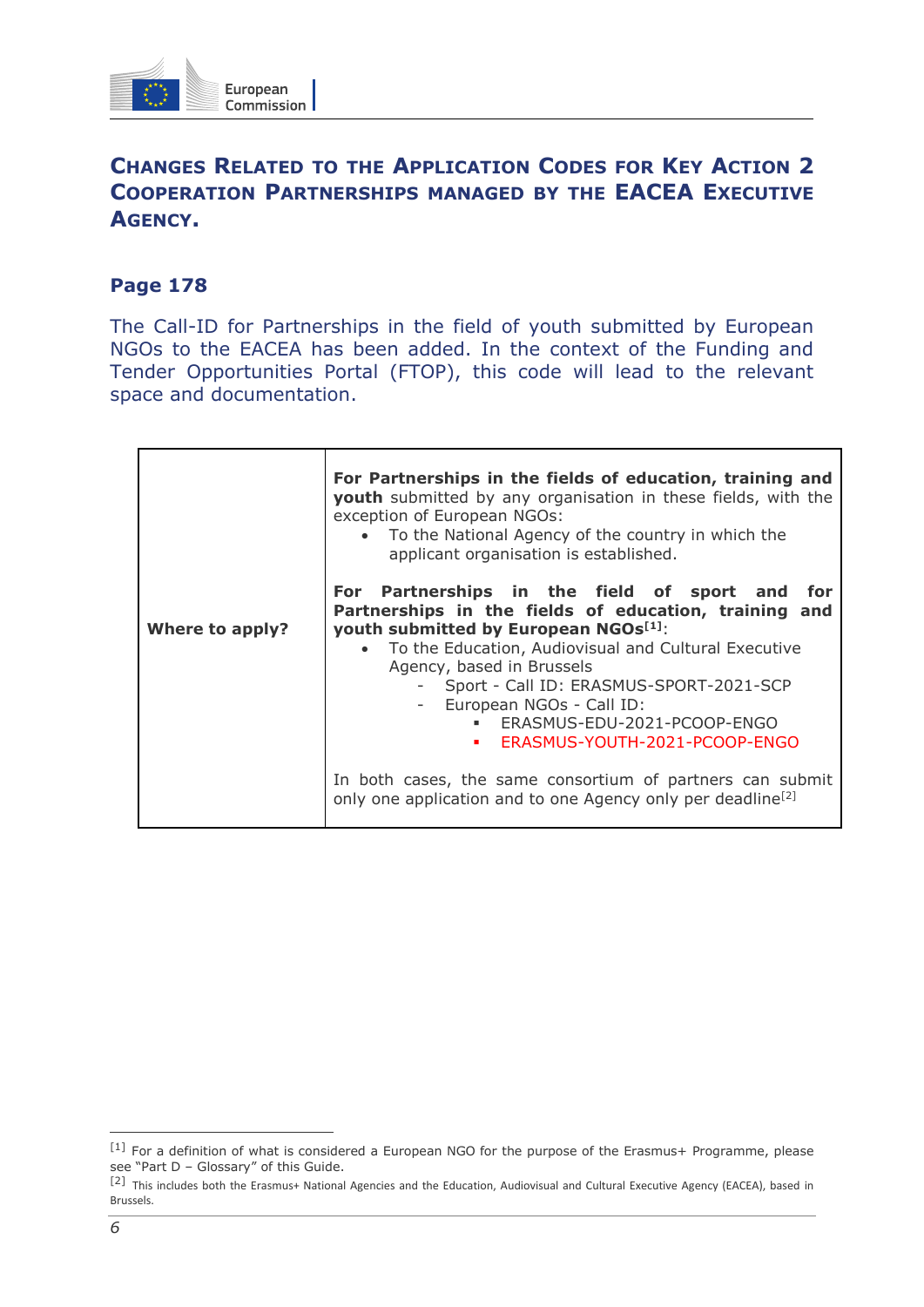

## **CHANGES RELATED TO THE FUNDING RULES FOR JEAN MONNET CHAIRS FOR PROGRAMME COUNTRIES:**

### **Page 279 and 280**

The minimum of teaching hours for Jean Monnet Chairs for Programme Countries and in Partner Countries should read "min. 90h/year".

| b.1) Jean Monnet Chairs for Programme Countries                                        |                                                                                                        |                               |                                                                                         |                                            |                                               |                                       |                                                                                                        |
|----------------------------------------------------------------------------------------|--------------------------------------------------------------------------------------------------------|-------------------------------|-----------------------------------------------------------------------------------------|--------------------------------------------|-----------------------------------------------|---------------------------------------|--------------------------------------------------------------------------------------------------------|
| Country/<br>teaching<br>hours<br>over the 3<br>vears<br>period<br>(min 40<br>90h/year) | Bulgaria,<br>Romania,<br><b>Republic of</b><br><b>North</b><br>Macedonia,<br>Liechtenstei<br>n, Serbia | Turkey,<br>Croatia,<br>Latvia | Hungary,<br>Poland,<br>Lithuani<br>a, Czech<br>Republic,<br>Estonia,<br><b>Slovakia</b> | Portugal,<br>Greece,<br>Slovenia,<br>Malta | Cyprus,<br>Iceland,<br>Spain,<br><b>Italy</b> | Ireland,<br>France,<br><b>Finland</b> | Belgium,<br>Denmark,<br>Germany,<br>Luxemburg,<br>Netherlands,<br>Austria,<br>Sweden,<br><b>Norway</b> |
| 270-300                                                                                | 18.000€                                                                                                | 19.000€                       | 25.000€                                                                                 | 31.000€                                    | 37.000€                                       | 43.000€                               | 47.000€                                                                                                |
| 301-330                                                                                | 20.000€                                                                                                | 21.000€                       | 28,000€                                                                                 | 34.000€                                    | 41.000€                                       | 47.000€                               | 50.000€                                                                                                |
| 331-360                                                                                | 22.000€                                                                                                | 23.000€                       | 31.000€                                                                                 | 37,000€                                    | 45.000€                                       | 50.000€                               | 50.000€                                                                                                |
| 361-390                                                                                | 24.000€                                                                                                | 25.000€                       | 34.000€                                                                                 | 40.000€                                    | 49.000€                                       | 50.000€                               | 50.000€                                                                                                |
| 391-420                                                                                | 26.000€                                                                                                | 27.000€                       | 37.000€                                                                                 | 43,000€                                    | 50.000€                                       | 50.000€                               | 50.000€                                                                                                |
| 421-450                                                                                | 28.000€                                                                                                | 29.000€                       | 40.000€                                                                                 | 46.000€                                    | 50,000€                                       | 50.000€                               | 50.000€                                                                                                |
| 451-480                                                                                | 30.000€                                                                                                | 31.000€                       | 43.000€                                                                                 | 49.000€                                    | 50.000€                                       | 50.000€                               | 50.000€                                                                                                |
| 481-510                                                                                | 32.000€                                                                                                | 33.000€                       | 46.000€                                                                                 | 50.000€                                    | 50.000€                                       | 50.000€                               | 50.000€                                                                                                |
| 511-540                                                                                | 34.000€                                                                                                | 35.000€                       | 49.000€                                                                                 | 50.000€                                    | 50.000€                                       | 50.000€                               | 50.000€                                                                                                |
| 541-570                                                                                | 36.000€                                                                                                | 37.000€                       | 50.000€                                                                                 | 50.000€                                    | 50.000€                                       | 50.000€                               | 50.000€                                                                                                |
| 571-600                                                                                | 38.000€                                                                                                | 39.000€                       | 50.000€                                                                                 | 50.000€                                    | 50.000€                                       | 50.000€                               | 50.000€                                                                                                |
| 601-630                                                                                | 40.000€                                                                                                | 41.000€                       | 50.000€                                                                                 | 50.000€                                    | 50.000€                                       | 50.000€                               | 50.000€                                                                                                |
| 631-660                                                                                | 42.000€                                                                                                | 43.000€                       | 50.000€                                                                                 | 50.000€                                    | 50.000€                                       | 50.000€                               | 50.000€                                                                                                |
| 661-690                                                                                | 44.000€                                                                                                | 45.000€                       | 50.000€                                                                                 | 50.000€                                    | 50.000€                                       | 50.000€                               | 50.000€                                                                                                |
| 691-720                                                                                | 46.000€                                                                                                | 47.000€                       | 50.000€                                                                                 | 50.000€                                    | 50.000€                                       | 50.000€                               | 50.000€                                                                                                |
| 721-750                                                                                | 48.000€                                                                                                | 49.000€                       | 50.000€                                                                                 | 50.000€                                    | 50.000€                                       | 50.000€                               | 50.000€                                                                                                |
| >750                                                                                   | 50.000€                                                                                                | 50.000€                       | 50.000€                                                                                 | 50.000€                                    | 50.000€                                       | 50.000€                               | 50.000€                                                                                                |

**b.1) Jean Monnet Chairs for Programme Countries**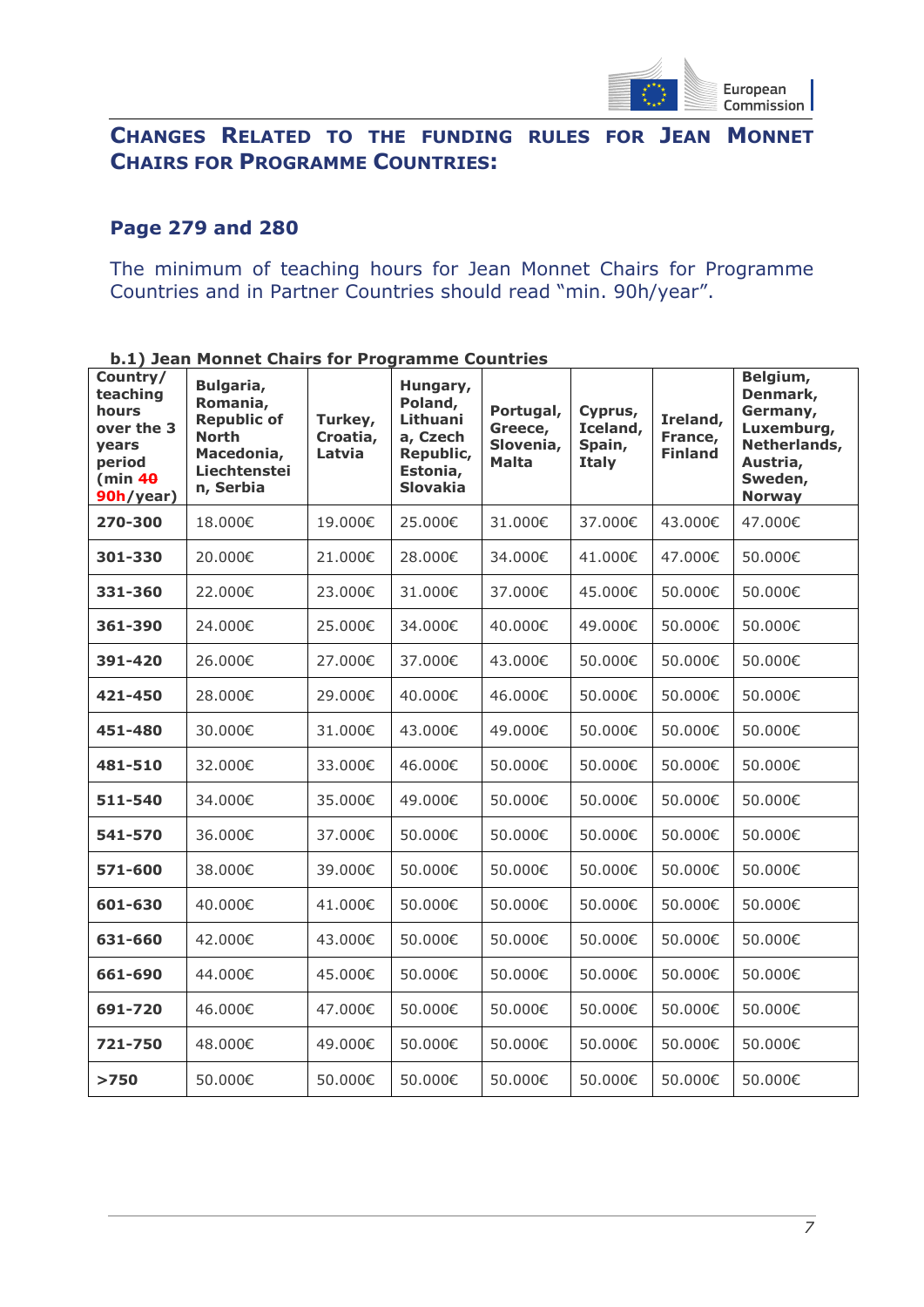

#### **b.2) Jean Monnet Chair for Partner Countries**

| Country/<br>teaching<br>hours over<br>the 3 years<br>period<br>(min 40<br>90h/year) | Chile, Saint<br><b>Kitts and</b><br>Nevis,<br>Mexico,<br>Libya,<br>Antigua<br>and<br>Barbuda,<br>Barbados,<br><b>Other</b><br>countries | <b>Territory of</b><br><b>Russia as</b><br>recognised<br>by<br>international<br>law, Bahrain,<br><b>Trinidad and</b><br><b>Tobago</b> | <b>Saudi</b><br>Arabia,<br>Seychelles,<br><b>Equatorial</b><br>Guinea,<br>Oman,<br><b>Israel</b> | <b>Republic</b><br>of Korea,<br>New-<br><b>Zealand</b> | Japan,<br><b>United</b><br><b>Kingdom</b> | Australia,<br>Brunei,<br>Canada, Hong<br>Kong, Kuwait,<br>Qatar,<br>Singapore,<br>Switzerland,<br><b>United Arab</b><br>Emirates,<br><b>United States</b><br>of America |
|-------------------------------------------------------------------------------------|-----------------------------------------------------------------------------------------------------------------------------------------|---------------------------------------------------------------------------------------------------------------------------------------|--------------------------------------------------------------------------------------------------|--------------------------------------------------------|-------------------------------------------|-------------------------------------------------------------------------------------------------------------------------------------------------------------------------|
| 270-300                                                                             | 21.000€                                                                                                                                 | 24.000€                                                                                                                               | 31.000€                                                                                          | 37.000€                                                | 43.000€                                   | 47.000€                                                                                                                                                                 |
| 301-330                                                                             | 23,000€                                                                                                                                 | 27,000€                                                                                                                               | 34,000€                                                                                          | 41,000€                                                | 47,000€                                   | 50,000€                                                                                                                                                                 |
| 331-360                                                                             | 25,000€                                                                                                                                 | 30.000€                                                                                                                               | 37,000€                                                                                          | 45,000€                                                | 50.000€                                   | 50.000€                                                                                                                                                                 |
| 361-390                                                                             | 27.000€                                                                                                                                 | 33.000€                                                                                                                               | 40.000€                                                                                          | 49.000€                                                | 50.000€                                   | 50.000€                                                                                                                                                                 |
| 391-420                                                                             | 29,000€                                                                                                                                 | 36.000€                                                                                                                               | 43.000€                                                                                          | 50.000€                                                | 50.000€                                   | 50.000€                                                                                                                                                                 |
| 421-450                                                                             | 31,000€                                                                                                                                 | 39.000€                                                                                                                               | 46,000€                                                                                          | 50.000€                                                | 50.000€                                   | 50.000€                                                                                                                                                                 |
| 451-480                                                                             | 33,000€                                                                                                                                 | 42.000€                                                                                                                               | 49,000€                                                                                          | 50.000€                                                | 50.000€                                   | 50,000€                                                                                                                                                                 |
| 481-510                                                                             | 35,000€                                                                                                                                 | 45,000€                                                                                                                               | 50,000€                                                                                          | 50,000€                                                | 50,000€                                   | 50,000€                                                                                                                                                                 |
| 511-540                                                                             | 37,000€                                                                                                                                 | 48,000€                                                                                                                               | 50,000€                                                                                          | 50,000€                                                | 50,000€                                   | 50,000€                                                                                                                                                                 |
| 541-570                                                                             | 39,000€                                                                                                                                 | 50,000€                                                                                                                               | 50,000€                                                                                          | 50.000€                                                | 50.000€                                   | 50.000€                                                                                                                                                                 |
| 571-600                                                                             | 41.000€                                                                                                                                 | 50.000€                                                                                                                               | 50.000€                                                                                          | 50.000€                                                | 50.000€                                   | 50.000€                                                                                                                                                                 |
| 601-630                                                                             | 43.000€                                                                                                                                 | 50,000€                                                                                                                               | 50.000€                                                                                          | 50,000€                                                | 50,000€                                   | 50.000€                                                                                                                                                                 |
| 631-660                                                                             | 45.000€                                                                                                                                 | 50,000€                                                                                                                               | 50,000€                                                                                          | 50,000€                                                | 50.000€                                   | 50.000€                                                                                                                                                                 |
| 661-690                                                                             | 47.000€                                                                                                                                 | 50.000€                                                                                                                               | 50.000€                                                                                          | 50.000€                                                | 50.000€                                   | 50.000€                                                                                                                                                                 |
| 691-720                                                                             | 49,000€                                                                                                                                 | 50.000€                                                                                                                               | 50.000€                                                                                          | 50.000€                                                | 50.000€                                   | 50.000€                                                                                                                                                                 |
| 721-750                                                                             | 50.000€                                                                                                                                 | 50.000€                                                                                                                               | 50.000€                                                                                          | 50.000€                                                | 50.000€                                   | 50.000€                                                                                                                                                                 |
| >750                                                                                | 50.000€                                                                                                                                 | 50.000€                                                                                                                               | 50.000€                                                                                          | 50.000€                                                | 50.000€                                   | 50.000€                                                                                                                                                                 |